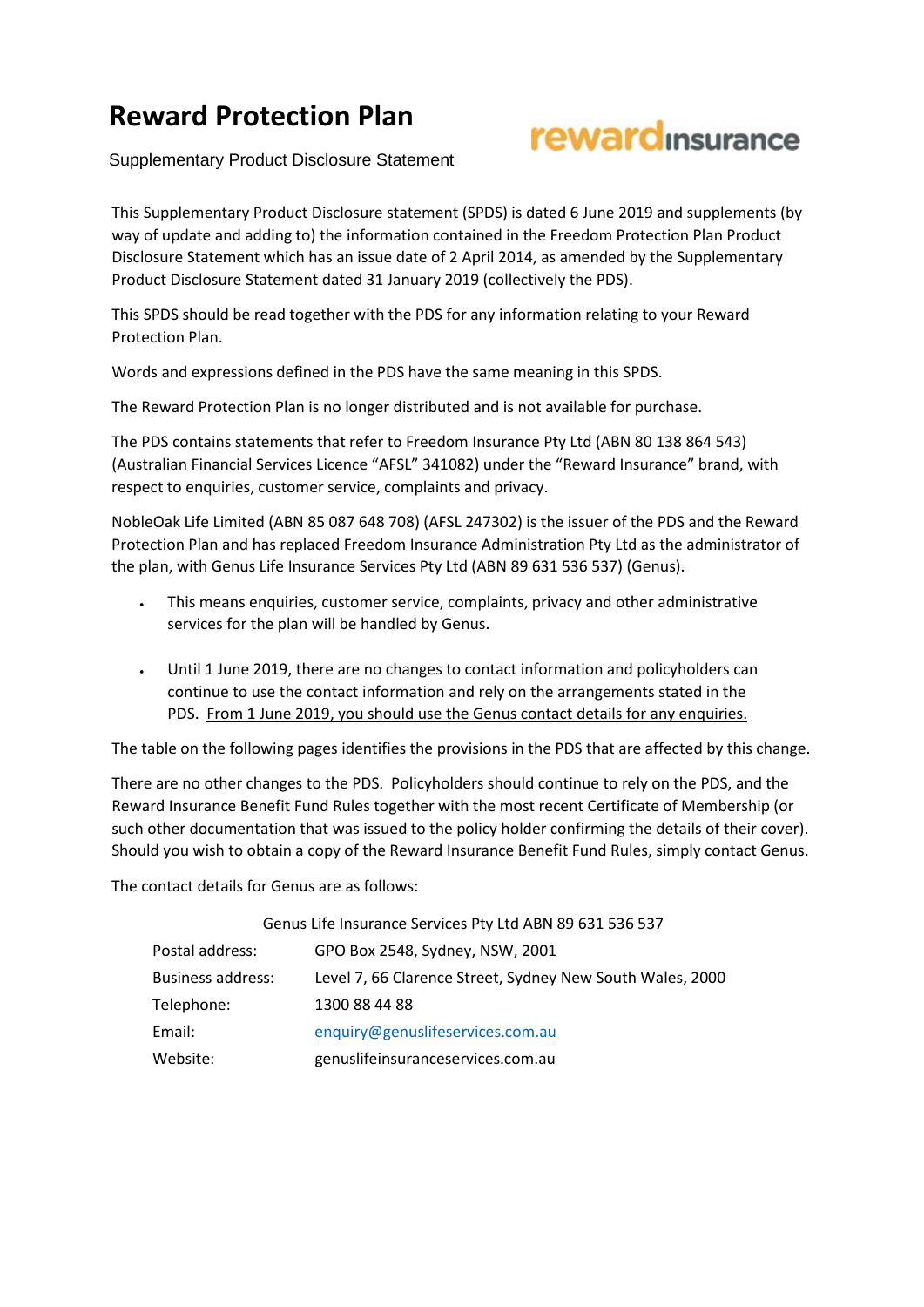| Page           | <b>Section title</b>                                                            | <b>PDS Statement</b>                                                                                                                                                                                                                                                                                                                                                                                                                                                                                                                                  |  |  |  |
|----------------|---------------------------------------------------------------------------------|-------------------------------------------------------------------------------------------------------------------------------------------------------------------------------------------------------------------------------------------------------------------------------------------------------------------------------------------------------------------------------------------------------------------------------------------------------------------------------------------------------------------------------------------------------|--|--|--|
|                | Description of Reward Insurance                                                 |                                                                                                                                                                                                                                                                                                                                                                                                                                                                                                                                                       |  |  |  |
| 3              | About the Distributor                                                           | Reward Protection Plan is distributed exclusively by Freedom<br>Insurance Pty Ltd (ABN 80 138 864 543) (AFSL 341082) and its<br>representatives under the "Reward Insurance" brand.<br>Freedom Insurance is a 100% Australian owned specialist risk<br>$\bullet$<br>insurance business that holds an Australian Financial Services<br>Licence issued by the Australian Securities and Investment<br>Commission (ASIC).<br>Freedom Insurance does not underwrite or in any way<br>guarantee the benefits payable under the Freedom Protection<br>Plan. |  |  |  |
| Enquiries      |                                                                                 |                                                                                                                                                                                                                                                                                                                                                                                                                                                                                                                                                       |  |  |  |
| $\overline{2}$ | About this Document                                                             | Should you wish to obtain a copy of the Reward Insurance Benefit<br>Fund Rules, simply call Reward Insurance on 1300 13 13 20.                                                                                                                                                                                                                                                                                                                                                                                                                        |  |  |  |
| 3              | Enquiries                                                                       | All enquiries regarding Reward Protection Plan should be directed<br>to Reward Insurance on 1300 88 44 88.                                                                                                                                                                                                                                                                                                                                                                                                                                            |  |  |  |
| 6              | <b>Reward Protection Plan -</b><br>Why Choose Reward<br>Protection Plan?        | <b>Complimentary Cover</b><br>All SFG customers who meet our simple eligibility requirements can<br>obtain \$10,000 of free accidental death cover for 2 years. This offer<br>extends to the partner of the SFG customer and there is no need to<br>take any of the other benefit options to receive this cover. Just call<br>Reward Insurance on 1300 13 13 20 and they can activate your<br>complimentary cover in just a few minutes.                                                                                                              |  |  |  |
| 8              | <b>Benefits Options</b>                                                         | Importantly, Reward Insurance will be able to assist you with all<br>matters regarding the benefit combinations that are available as<br>well as the eligibility requirements for each of those benefits.                                                                                                                                                                                                                                                                                                                                             |  |  |  |
| 29             | <b>Your Premiums</b>                                                            | The amount of your premium (or the instalment premium) will be<br>provided to you by Reward Insurance at the time that you apply for<br>cover and will otherwise be notified to you as it changes<br>throughout the life of your Plan.                                                                                                                                                                                                                                                                                                                |  |  |  |
| 29             | Your Premiums - Payment<br>Due Date                                             | Reward Insurance will be able to help you select a suitable billing<br>date that is within the range of dates that we permit.                                                                                                                                                                                                                                                                                                                                                                                                                         |  |  |  |
| 32             | Benefit Payments &<br><b>Beneficiaries - Nominating</b><br><b>Beneficiaries</b> | For details on how to nominate a beneficiary, please call Reward<br>Insurance on 1300 88 44 88.                                                                                                                                                                                                                                                                                                                                                                                                                                                       |  |  |  |
| 33             | Applying for Cover                                                              | After satisfying yourself that you would like to obtain the valuable<br>cover provided by Reward Protection Plan, you can apply over the<br>telephone simply by calling Reward Insurance.                                                                                                                                                                                                                                                                                                                                                             |  |  |  |
| 34             | Your Cover - When Cover<br><b>Starts</b>                                        | You should always check any documentation sent to you and<br>contact Reward Insurance immediately if any anything needs<br>correcting.                                                                                                                                                                                                                                                                                                                                                                                                                |  |  |  |
| 36             | Claims - Making a Claim                                                         | If you or your legal representative wish to make a claim, please call<br>Reward Insurance on 1300 88 44 88. Reward Insurance will inform<br>you of our requirements and assist you through the claim process.                                                                                                                                                                                                                                                                                                                                         |  |  |  |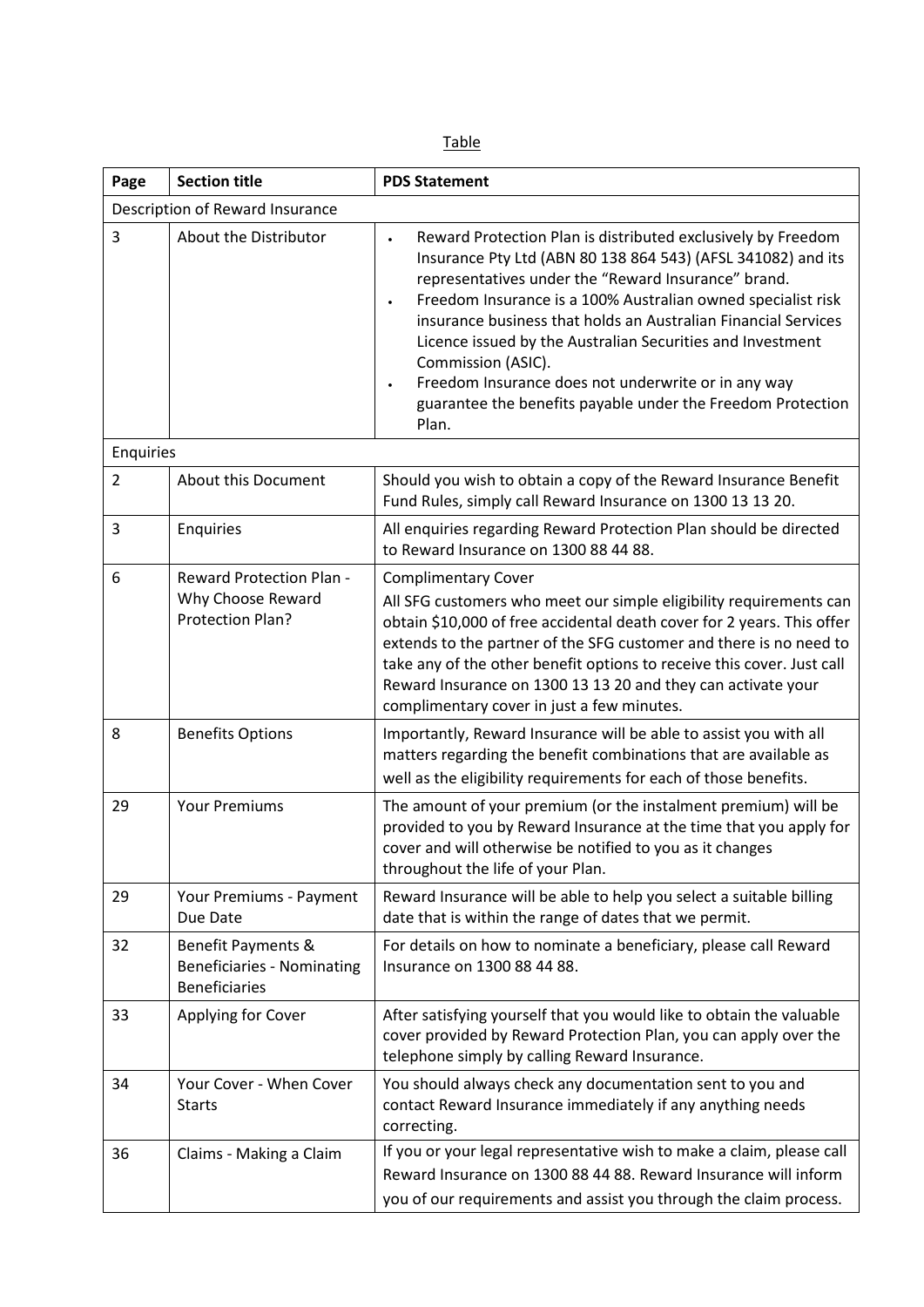| Page         | <b>Section title</b>                               | <b>PDS Statement</b>                                                                                                                                                                                                                                                                              |  |
|--------------|----------------------------------------------------|---------------------------------------------------------------------------------------------------------------------------------------------------------------------------------------------------------------------------------------------------------------------------------------------------|--|
| 38           | Other Important<br>Information -<br>Correspondence | It is essential that you tell Reward Insurance of any change in your<br>postal or email addresses.                                                                                                                                                                                                |  |
|              | <b>Customer service</b>                            |                                                                                                                                                                                                                                                                                                   |  |
| 39           | <b>Customer Service -</b><br>Contacting us         | All enquiries regarding the Reward Protection Plan should be<br>directed to Reward Insurance.<br>Phone 1300 88 44 88<br>9.00 am to 6.00 pm (Sydney time)<br>Monday to Friday<br>Full contact details are set out on the back cover of this PDS.                                                   |  |
| 39           | <b>Customer Service -</b><br>Changes To Your Cover | You should contact Reward Insurance if you wish to change<br>something about your cover.                                                                                                                                                                                                          |  |
|              |                                                    | Reward Insurance can tell you of any special requirements that you<br>will need to meet in order for your request to be processed,<br>including asking you to provide us with information to help us<br>decide whether to agree to the change.                                                    |  |
| 52           | Back cover                                         | <b>Reward Insurance</b><br>All enquiries regarding the Reward Protection Plan should be<br>directed to Reward Insurance.                                                                                                                                                                          |  |
|              |                                                    | Phone<br>1300 88 44 88                                                                                                                                                                                                                                                                            |  |
|              |                                                    | Fax<br>1300 98 67 95                                                                                                                                                                                                                                                                              |  |
|              |                                                    | Email                                                                                                                                                                                                                                                                                             |  |
|              |                                                    | service@rewardinsurance.com.au                                                                                                                                                                                                                                                                    |  |
|              |                                                    | Postal address                                                                                                                                                                                                                                                                                    |  |
|              |                                                    | PO Box 3553, Sydney NSW 2001                                                                                                                                                                                                                                                                      |  |
|              |                                                    | www.rewardinsurance.com.au                                                                                                                                                                                                                                                                        |  |
|              |                                                    | Reward Protection Plan is issued by NobleOak Life Limited of Suite<br>4.05, 89 York Street, Sydney NSW 2000 and is distributed by<br>Freedom Insurance Pty Ltd and its representatives trading as<br>"Reward Insurance".                                                                          |  |
|              | Complaints                                         |                                                                                                                                                                                                                                                                                                   |  |
| $\mathbf{1}$ | Supplementary PDS dated<br>31 January 2019         | If you have any concerns about your Plan or the service provided<br>and wish to make a formal complaint, you should contact Freedom<br>Insurance on 1300 88 44 88 or by email to<br>complaints@freedominsurance.com.au or by submitting a<br>complaint at www.freedominsurance.com.au/complaints. |  |